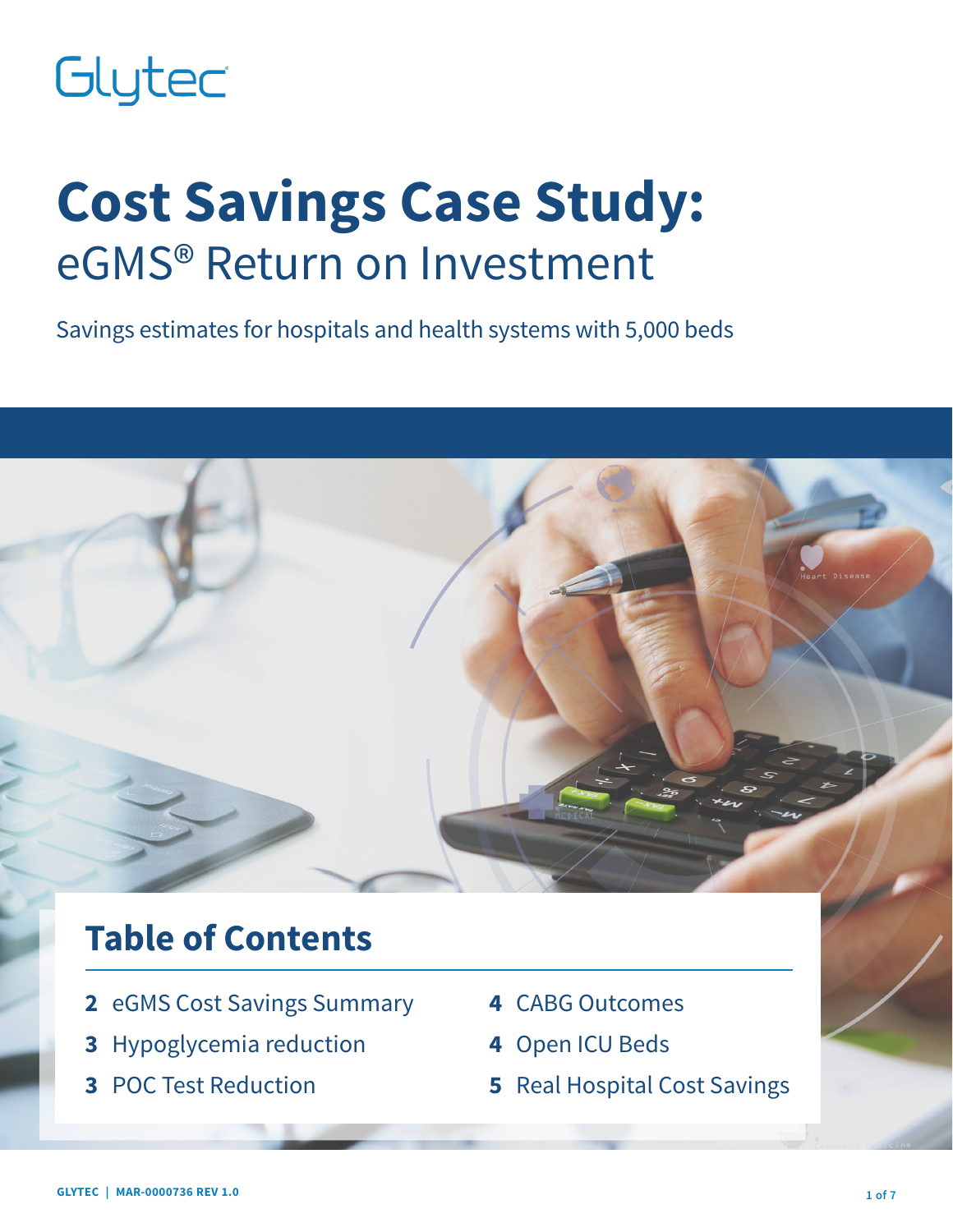# Glutec

#### **eGMS Cost Savings Summary**

From both a medical and business perspective, eGMS isn't just a nice-to-have — it's a must-have.

Improving glycemic management in the hospital results in better and safer care for patients $1-3$ . In a perfect world, that would be all you need to know. But there's a cost associated with improvement, and that cost must be justified.

Thankfully, improving glycemic care using Glytec's eGlycemic Management System® (eGMS) doesn't just enhance patient safety $4-6$  — it can also dramatically reduce costs.7 It's easy to do the math and see how the savings could result in positive, scalable ROI.

### *Projected outcomes + savings summary for a 5,000-bed hospital or healthcare system\**

| Outcome                                                        | <b>Savings</b> |
|----------------------------------------------------------------|----------------|
| 5,067 fewer severe hypoglycemia<br>(<40 mg/dL) events per year | \$14,866,578   |
| 85,500 fewer point-of-care blood<br>glucose tests per year     | \$384,750      |
| 1,500 CABG procedures with a<br>lower cost of care             | \$5,481,000    |
| 3,900 additional open ICU<br>bed-days per year                 | \$2,145,000    |

\*Projected based on conservative estimates using real data

**Total projected annual savings with eGMS®**

**\$22,877,328**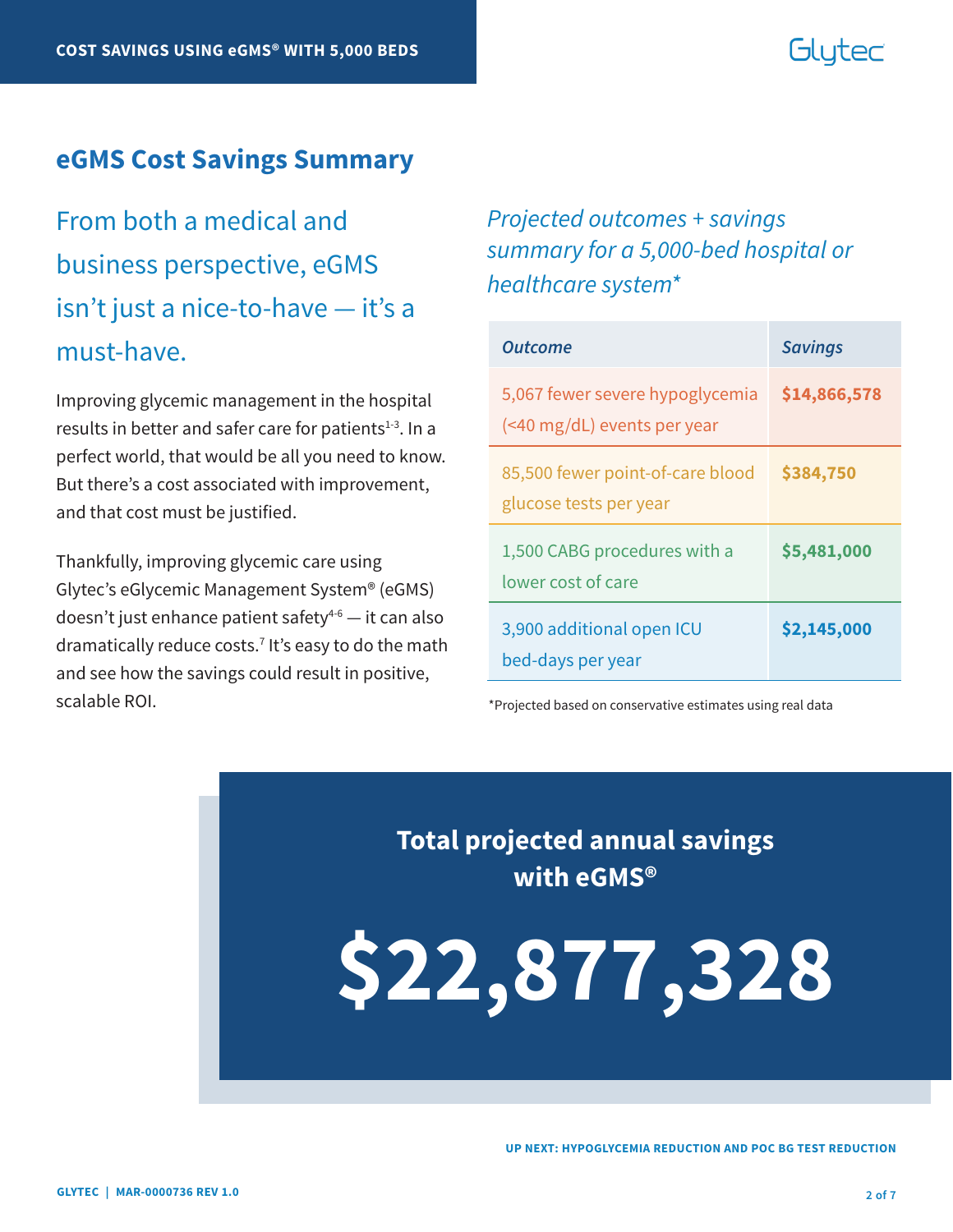# Glutec

Hypoglycemia events are a major financial drain for hospitals,<sup>8</sup> in addition to its impact on patient safety and outcomes. By replacing outdated and dangerous paper protocols and sliding scale monotherapy<sup>9</sup>, and using guided workflows with safety guardrails that decrease errors<sup>6</sup> and improve administration, eGMS can reliably reduce the incidence of hypoglycemia in your health system.<sup>5</sup>

At a 5,000-bed hospital or healthcare system, we anticipate that reduction in severe hypoglycemia will result in **\$14,866,578 in savings** annually.

#### **How we got here...**

We reached this projection by taking an estimated number of severe hypoglycemia events per year at a hospital of this size (**5,630**) and calculating a **90% reduction** in incidence of severe hypoglycemia (a conservative estimate based on our research, in which we see up to 99% reduction $10$ . We then multiplied the reduced number of incidents by a proven cost per severe hypoglycemia event from a peer-reviewed study.7

## **Hypoglycemia Reduction Reduced point-of-care blood glucose tests**

Every point-of-care blood glucose test performed costs nurses' time and the hospital money. By reducing time-to-target blood glucose<sup>11</sup> and length of stay,<sup>7</sup> the use of eGMS results in fewer POC blood glucose tests.<sup>12</sup>

At a 5,000-bed hospital or healthcare system, we anticipate that reduction in point-of-care blood glucose tests will result in **\$384,750 in savings** annually.

### **How we got here...**

We reached this projection by taking an estimated number of POC BG tests per year at a hospital of this size (**1,710,000**) and calculating a **5% reduction** (a conservative estimate based on our research, which ranges from 20% to 47% reduction $6,12,13$ ). We then multiplied the number of tests avoided by an estimated \$4.50 excess cost per test.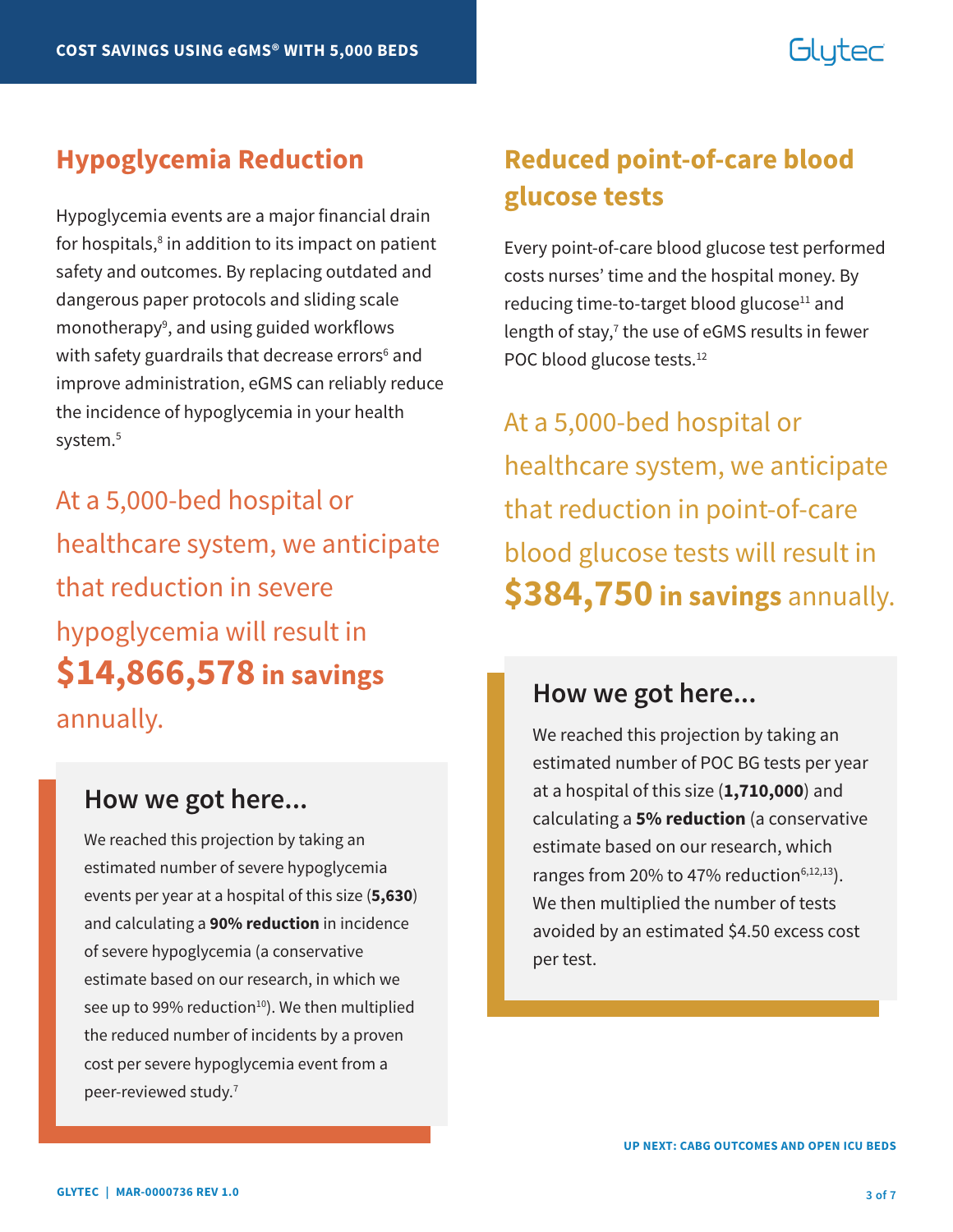# Glutec

## **Better glycemic management following CABG**

Glycemic complications following CABG procedures can be very costly. eGMS reduces the cost per procedure by reducing complications, shortening hospital stays and reducing resource utilization across ICU, pharmacy, radiology, lab and consultation services.<sup>14</sup>

At a 5,000-bed hospital or healthcare facility, we anticipate that improved glycemic management of CABG patients will result in **\$5,481,000 in savings** annually.

#### **How we got here...**

We reached this projection by taking an estimated number of CABG procedures per year at a hospital of this size **(2,000)** and estimating that **75% of these patients will need IV insulin**. We then multiplied the estimated number of IV insulin-requiring CABG patients by a proven cost savings from a study comparing intensive to conservative glucose control.14

### **New open ICU bed-days**

eGMS gets insulin-requiring patients into target range<sup>15</sup> and out of the ICU faster,<sup>16</sup> opening up beds for other patients in need.

At a 5,000-bed hospital or healthcare facility, we anticipate that increasing open ICU bed days as a result of eGMS usage will result in **\$2,145,000 in savings** annually.

#### **How we got here...**

We reached this projection by taking an estimated number of insulin-requiring patients in the ICU per year at a hospital of this size (**15,000**) and calculating an **0.26 day reduction** in ICU length of stay per patient (a conservative estimate based on our research, which ranges from 0.26 to 3.18 days reduction<sup>7,17</sup>). We then multiplied the number of additional open bed days by a conservative estimated throughput value of **\$550**.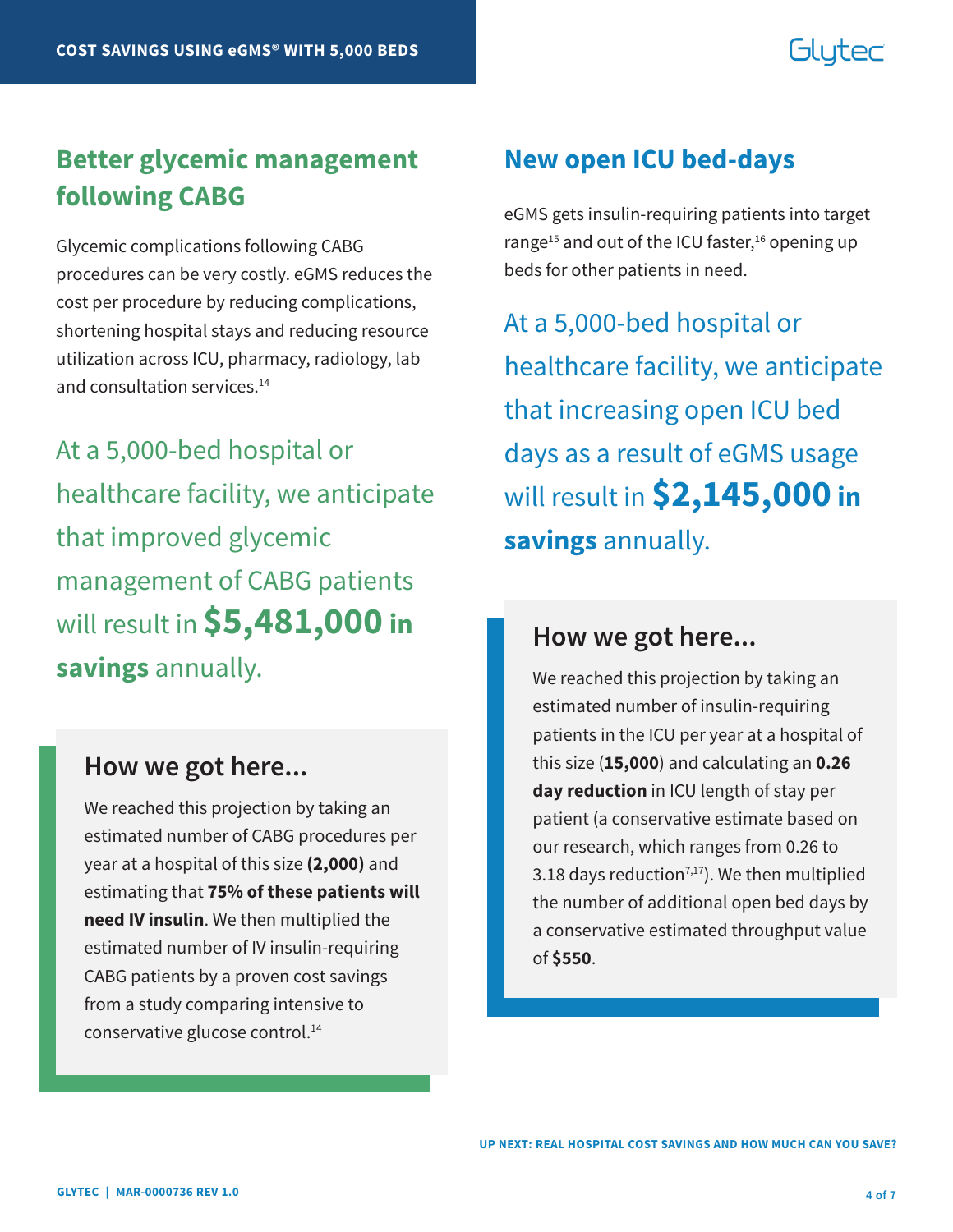# Gluter

### **Real Hospital Cost Savings**

**While the savings in this guide are projections, real hospitals have saved millions using eGMS.** 



**medical center in California, realized \$7.1 million in annual savings using eGMS.7**

 $\bullet\bullet\bullet\bullet$  The standardization of care  $\ldots$  anytime you can do that, you're going to decrease the variation, and as a result, we've been able to reduce our length of stay by approximately two days. What's really exciting is the 74% reduction we have seen in severe hypoglycemic events less than 40, because we know those can be very catastrophic and the potential savings is in the millions of dollars."  $\binom{6}{}$ you c<br>varia

*Rose Newsom RN, MSN, NE-BE, Director of Nursing Practice at Kaweah Delta Health Care District.*

Throughout this cost-savings guide, we've used conservative estimates to illustrate how Glytec's eGMS isn't just the right thing to do to achieve optimal patient safety: it's also a smart investment.

Reach out for a personal consultation to receive a personalized projected cost savings using your institution's data points.

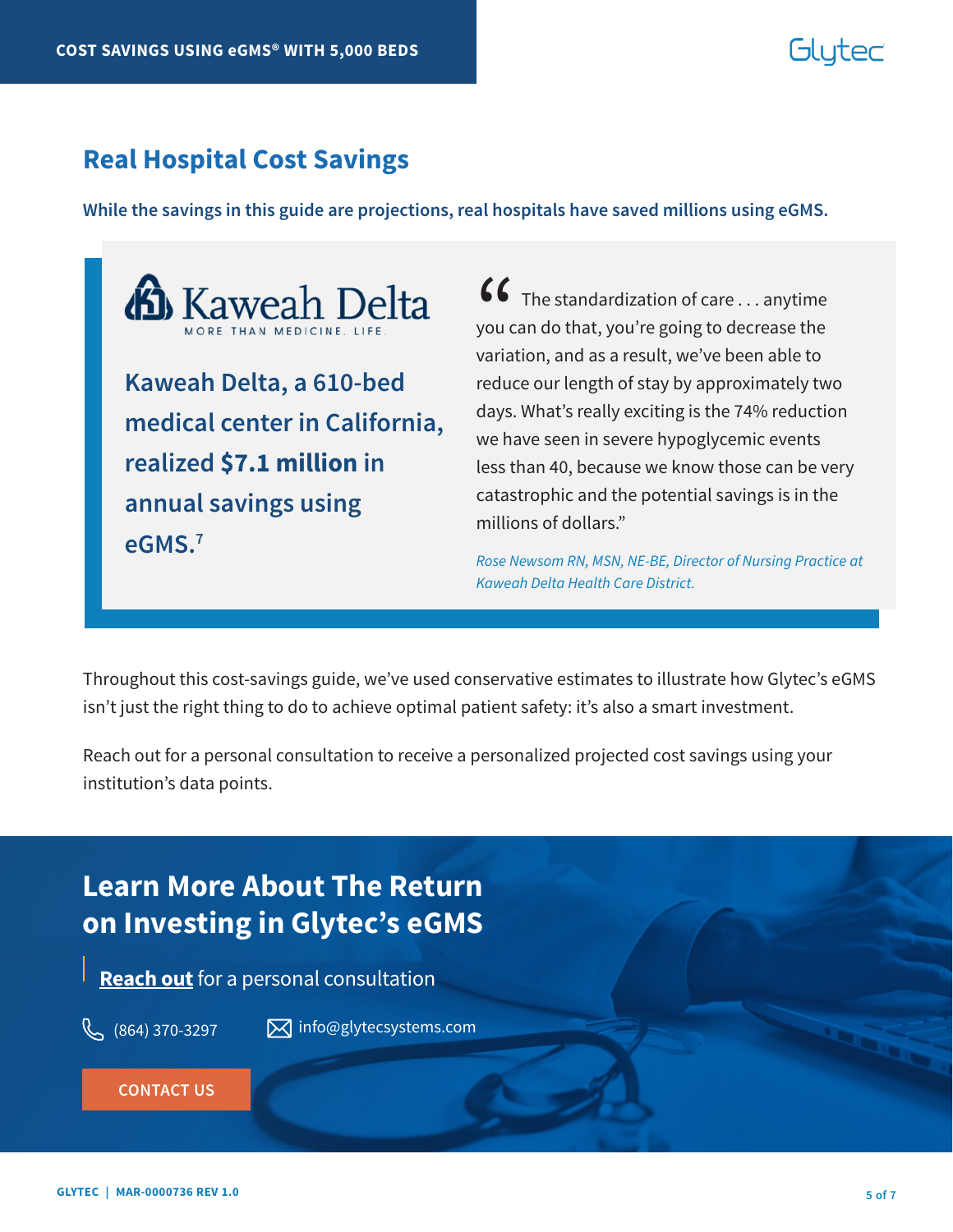#### **References**

- 1. Umpierrez GE, Smiley D, Zisman A, et al. Randomized study of basalbolus insulin therapy in the inpatient management of patients with type 2 diabetes (RABBIT 2 trial). Diabetes Care 2007;30:2181–2186
- 2. Ceriello A. Hyperglycemia and the worse prognosis of COVID-19. Why a fast blood glucose control should be mandatory. Diabetes Res Clin Pract 2020;163:108186
- 3. Ceriello A, De Nigris V, Prattichizz F. Why is hyperglycaemia worsening COVID-19 and its prognosis? Diabetes Obes Metab. 28 May 2020 [Epub ahead of print]. DOI: 10.1111/dom.14098
- 4. Chancellor WZ, Mehaffey JH, Hawkins RB, et al. Electronic Glycemic Management System and Endocrinology Service Improve Value in Cardiac Surgery [published online ahead of print, 2020 Oct 29]. Am Surg. 2020;3134820950685. doi:10.1177/0003134820950685
- 5. Aloi J, McFarland R; Reduction of Hospital Hypoglycemia with eGMS and Quality Programming Across 180 US Hospitals. Poster presentation at the Hospital Diabetes Meeting, June 18, 2020
- 6. Dudley D, Gaines M. Use of Technology Reduces Incidence of Hypoglycemia-Related Adverse Drug Events Among Patients Requiring Insulin Therapy While Hospitalized. DTS Virtual Poster Meeting. June 18, 2020.
- 7. Newsom R, Patty C, Camarena E, Gray T, Sawyer R, Brown B, McFarland R. Safely Converting From Sliding Scale to Basal Bolus Insulin Across an Entire Medical Center via Implementation of the eGlycemic Management System. American Diabetes Association Scientific Sessions. June 2017.
- 8. Gaines M, Pratley R, Tanton D. Financial Implications of Poor Glycemic Management & Improvement Strategies for Optimal Outcomes. IHI National Forum on Quality Improvement in Health Care. 2018.
- 9. 15. Diabetes Care in the Hospital: Standards of Medical Care in Diabetes—2020. American Diabetes Association. Diabetes Care Jan 2020, 43 (Supplement 1) S193-S202; DOI: 10.2337/dc20-S015 Retrieved from https://care.diabetesjournals.org/ content/43/Supplement\_1/S193.
- 10. Rabinovich, M., Grahl, J., Durr, E., Gayed, R., Chester, K., McFarland, R., & McLean, B. (2018). Risk of Hypoglycemia During Insulin Infusion Directed by Paper Protocol Versus Electronic Glycemic Management System in Critically Ill Patients at a Large Academic Medical Center. Journal of Diabetes Science and Technology, 12(1), 47–52.
- 11. Ponnusamy, Deepa & Piziak, Veronica & Patel, Sonal & Urbanosky, Rhonda. (2014). B2-3: Comparative Effectiveness of a Computerized Algorithm versus a Physician Instituted Protocol to Manage Insulin Infusions after Cardiac Surgery. Clinical Medicine & Research. 12. 97-97. 10.3121/cmr.2014.1250.b2-3.
- 12. Newsom, R, Patty, C, Camarena, E, Gray, T, Sawyer, R, Brown, B, McFarland, R. Implementation of the eGlycemic Management System A Medical Center Case Study. International Hospital Diabetes Meeting. May 19, 2017.
- 13. Aloi, J, Booth, R, McFarland, R, Ullal, J, Mabrey, M. Finger Stickin' Good? Improved Glycemic Control in CV Surgery Patients Provides Cost Savings Through Reduction in Point of Care Tests. Annual Diabetes Technology Meeting. Oct 22, 2015.
- 14. Cardona S, Pasquel FJ, Fayfman M, et al. Hospitalization costs and clinical outcomes in CABG patients treated with intensive insulin therapy. Journal of Diabetes and Its Complications. 2017 Apr;31(4):742-747. DOI: 10.1016/j.jdiacomp.2017.01.003.
- 15. Newton, C.A., Smiley, D., Bode, B.W., Kitabchi, A.E., Davidson, P.C., Jacobs, S., Steed, R.D., Stentz, F., Peng, L., Mulligan, P., Freire, A.X., Temponi, A. and Umpierrez, G.E. (2010), A comparison study of continuous insulin infusion protocols in the medical intensive care unit: Computer guided vs. standard column based algorithms. J. Hosp. Med., 5: 432-437. https:// doi.org/10.1002/jhm.816